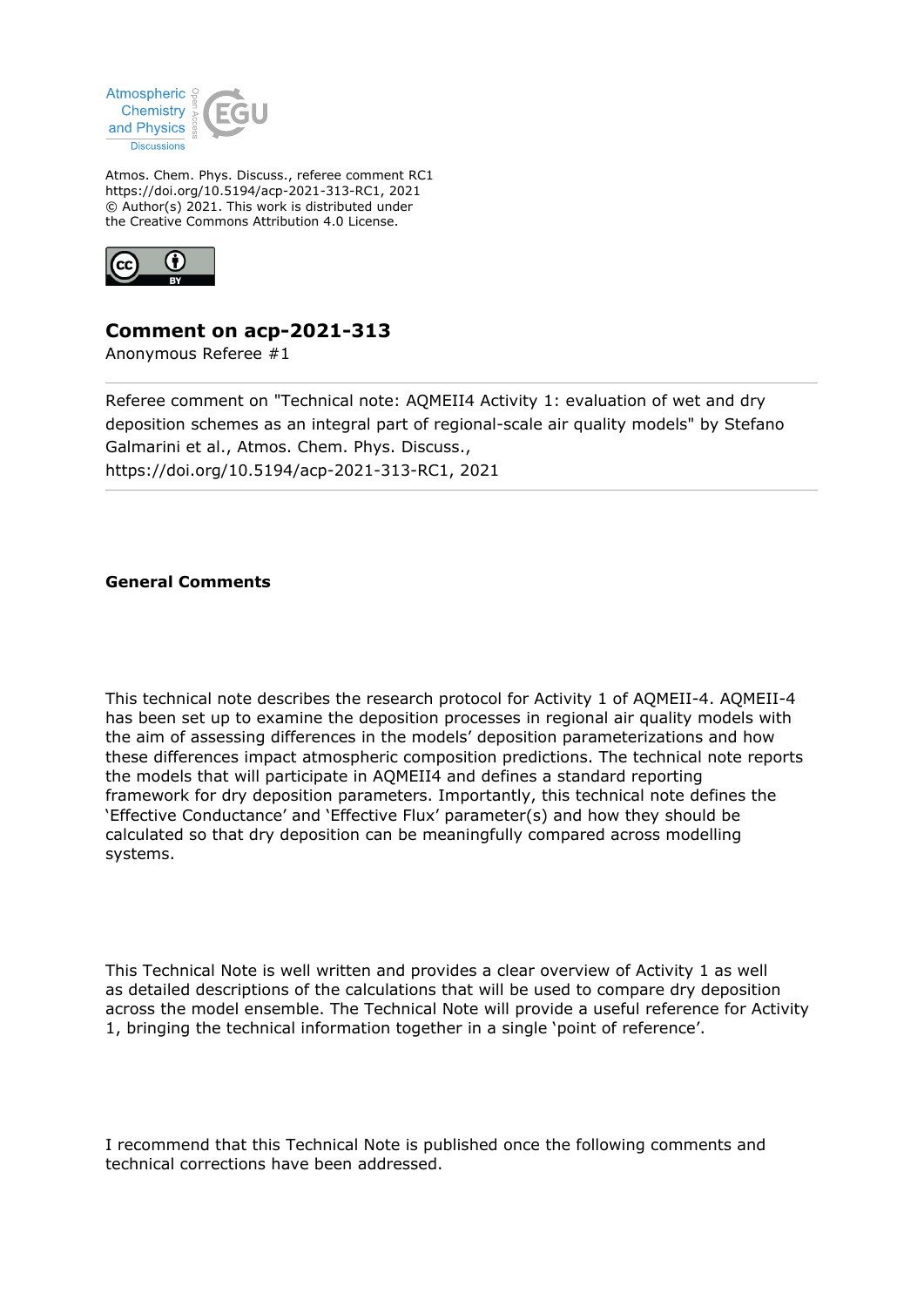## **Specific Comments and technical corrections**

**L203:** It would be useful to have a figure to illustrate the European and North American domains.

**L229-231:** I do not understand what the authors mean by 'hourly speciated files'. Please clarify.

**L320-330:** Suggested text modification from (units s cm-1) to (units = s cm-1)

**Figure 3:**

- The resolution of this figure is generally poor and in particular the text for the x-axes tick labels is difficult to read (in fact unintelligible for 3a and 3d). This should be improved before final publication.
- Can the authors explain why there is a smaller effective conductance for soil (and possibly lcan and cut, although it is difficult to tell from the figure) at 06:00?

**Table 5:** The format of this table should be improved. It might be better in landscape as all the columns could do with being a bit wider.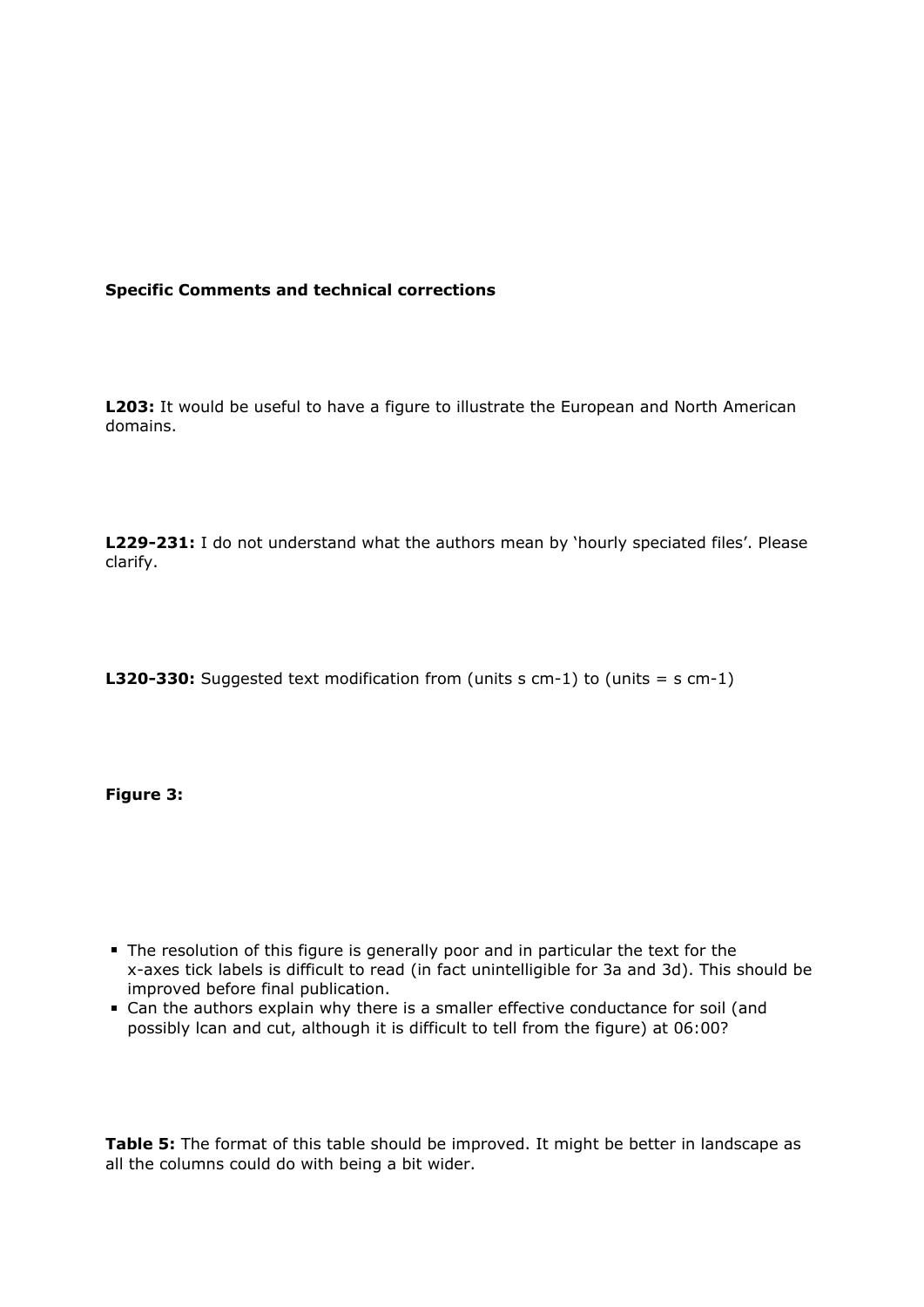**Tables 5 and 6:** For ease of comparison, would it possible to situate Fig 2a in closer proximity to Table 5?

**L524-526:** *'In this example, note that the branch containing the rdc term has been designated as the lower canopy pathway, due to the presence of the canopy buoyant convection term rdc (i.e., closest analogy to Wesely's setup is to have the pathway involving deposition to "soil" pathway is designated as a "lower canopy" pathway).'*

=> Consider re-wording this sentence from '*the branch containing the rdc term'* to *'the branch representing deposition to soil'* or similar to avoid confusion about the two slightly different usages of rdc in this sentence.

**Table A1:** Should the units for the water vapour column be changed from cm3 cm-2 to cm3 cm-2? Units for RHO (Air density of lowest model layer)?

**Table A2:** Change 'Number concentration of PM2.5at ground, cm-3' to 'Number concentration of PM2.5 at ground, cm-3'. Units of eq ha -1?

**Table A2:** Could the authors please provide a description of the units eq ha -1**.**

**Appendix tables B1 – B7:** I think the formatting could be improved across these tables and importantly, made consistent. E.g. Font formatting, equation layout (for preference, the equations should be as in Table B6, represented as fractions rather than as (xxxx)-1, but consistency is the main thing). In some cases the tables may be better displayed in landscape so that equations can be presented on one line. Table B6 is nicely laid out, although the text in column one is too small to read easily.